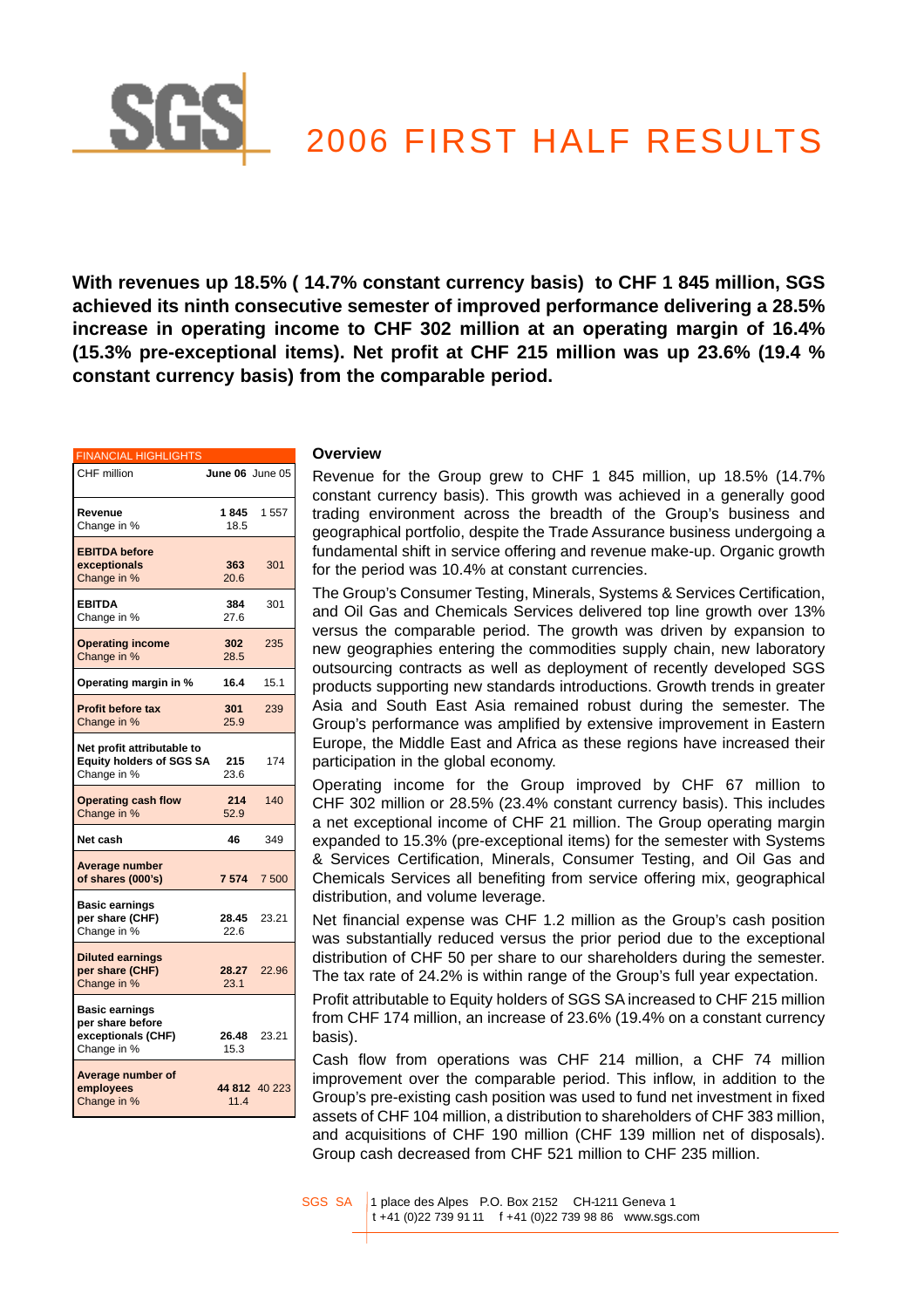

## **Acquisitions and Disposals**

In line with its Growth Plan 2006-2008, the Group made four acquisitions during the semester. Besides the already published acquisition of aster.cephac, SGS acquired Northview Biosciences Inc., Northbrook, IL, USA, establishing a strong presence in the North American Life Science Quality Control market.

SGS strengthened its North Sea activities in the oil and gas industry with the acquisition of Cotax AS, Larvik, Norway. In the same industry, SGS bought Laroute SA, Zug, Switzerland, which supplies specialist additive services. It operates throughout Russia, the Baltic States, the Black Sea and the Caspian Sea.

Two disposals were also concluded during this semester as SGS sold its Canadian environmental consulting business and its Pink Healthcare Services. The combined turnover of these two disposals was less than CHF 25 million.

## **Outlook**

The Group will continue to improve operating performance in the remainder of 2006 and confirms its 2008 targets.

Sergio Marchionne Chairman

Dan Kerpelman Chief Executive Officer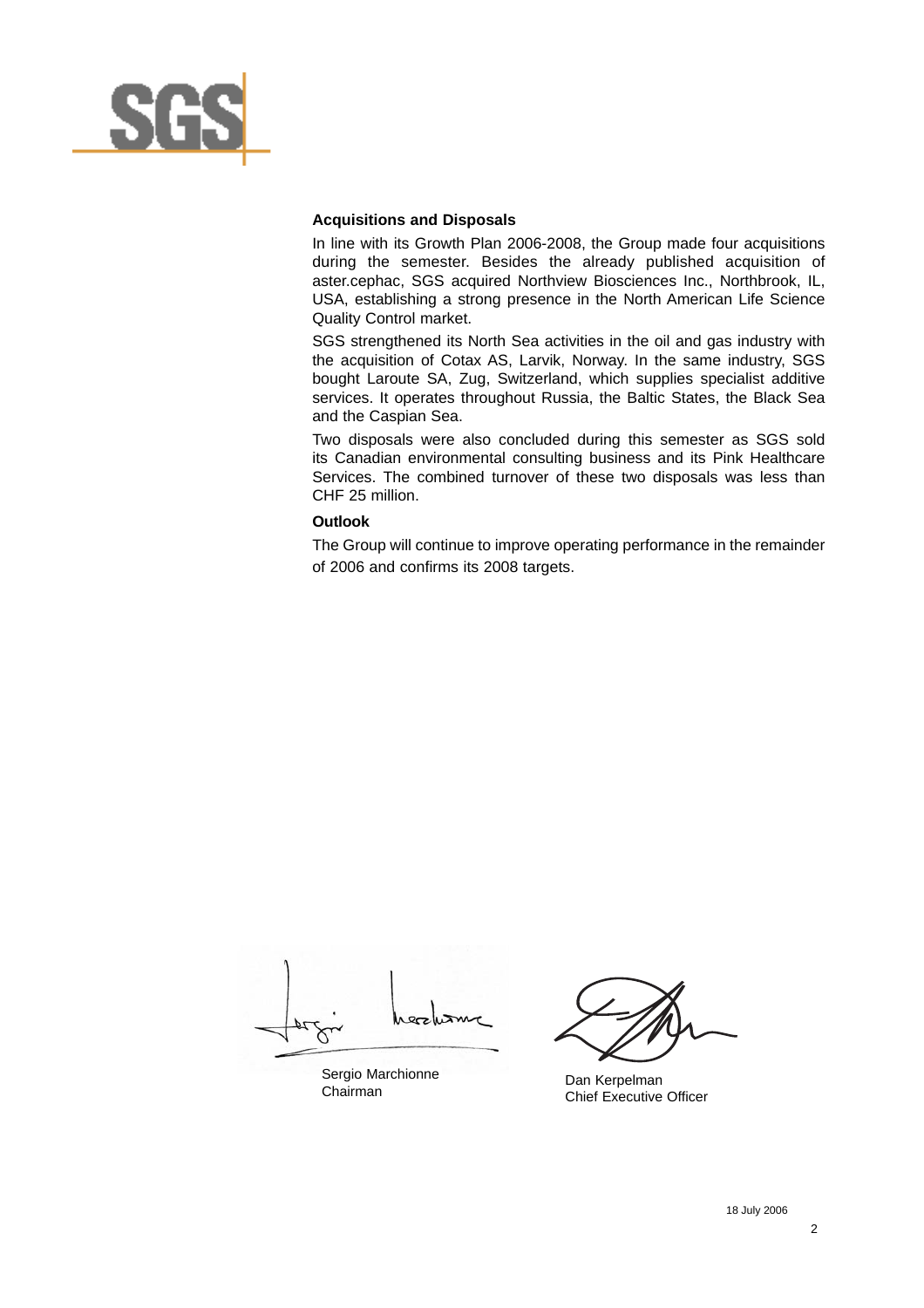| <b>AGRICULTURAL SERVICES</b>                                                                         |                 |       |
|------------------------------------------------------------------------------------------------------|-----------------|-------|
| CHF million                                                                                          | June 06 June 05 |       |
| <b>Revenues</b><br>Change in %                                                                       | 156.7<br>13.7   | 137.8 |
| Change due to<br><b>Volume and Prices</b><br><b>Currency Translation</b><br>Acquisitions/(Disposals) | 13.3<br>5.6     |       |
| <b>Operating income</b><br>before exceptionals<br>Change in %                                        | 18.7<br>21.4    | 154   |
| Margin %                                                                                             | 11.9            | 11.2  |

## **Agricultural Services**

Agricultural Services delivered comparable organic revenue growth of 9.3% to CHF 157 million for the semester. Operating margins expanded to 11.9% from 11.2% in the comparable period. These results were largely driven by a healthy combination of geographic footprint expansion of our network, product mix, and tactical positioning into inland and commodity logistics services.

From a geographical perspective, revenue was widely distributed across our network with the majority of our reporting segments contributing to year over year top line growth. Our operations in Eastern Europe/Middle East and South Eastern Europe continued on their positive trajectories from the previous semester delivering 39% and 14% revenue growth respectively. Solid performances were also delivered by Western Europe, and South East Asia Pacific during the semester offsetting weaker performances in North and South America influenced by difficult trading and harvest conditions.

Our integrated service package for the agricultural supply chain again delivered encouraging results with notable performances delivered in Argentina, Egypt, Spain and Italy. The linking of warehouse and silo management, weigh-bridge management, pest control, and laboratory analysis within the product portfolio has been well received from our client base. These custom client packages have already been extended to include trans-national end-to-end supply chain services where product is monitored from harvest to processing with particular success in Europe.

Our clients are operating in an increasingly stringent regulatory environment. We see this as an opportunity for SGS to deliver suites of custom solutions which will allow our customers not only to comply with product guidelines but to exceed them, distinguishing themselves from their competition.

#### **Minerals Services**

Total revenues for Minerals Services grew by 30.2% (18.1% organic) to CHF 225 million with operating margins improving 130 basis points from the comparable period to 16.7%. Trading conditions within the Minerals Services segment were positive during the first semester as demand for energy minerals, precious metals, and base ores remained firm. Laboratory outsourcing, geochemistry, and metallurgy continued to drive margin performance during the semester as did our trade services in India, China and Russia.

Our established positions in the major mining hubs of Canada, Brazil, Southern Africa and Australia continued to set the pace for the Group in revenue growth and operating performance. In addition, these centres have increasingly played a larger role in technology and service line development. By concentrating our technology development resources in regional competence centres we have been able to accelerate our ability to deploy our service packages over a larger geographical area and simultaneously focus global opportunities in facilities of sufficient scale. Geochemistry and metallurgical pilot-planting are two demonstrable examples of this service delivery approach. In geochemistry, the Group has commissioned eight new laboratories in the first semester in four continents. This deployment was overseen by a geochemistry competence team with equipment supplied through a single sourcing point. In metallurgy, the Group uses three strategically located centres of excellence to run pilot-plant studies for our global client base.

| <b>MINERALS SERVICES</b>                                      |                 |       |
|---------------------------------------------------------------|-----------------|-------|
| CHF million                                                   | June 06 June 05 |       |
|                                                               |                 |       |
| <b>Revenues</b>                                               | 225.3           | 173.1 |
| Change in %                                                   | 30.2            |       |
| Change due to                                                 |                 |       |
| <b>Volume and Prices</b>                                      | 33.0            |       |
| <b>Currency Translation</b>                                   | 9.1             |       |
| Acquisitions/(Disposals)                                      | 10.1            |       |
| <b>Operating income</b><br>before exceptionals<br>Change in % | 37.6<br>41.4    | 26.6  |
| Margin %                                                      | 16.7            | 15.4  |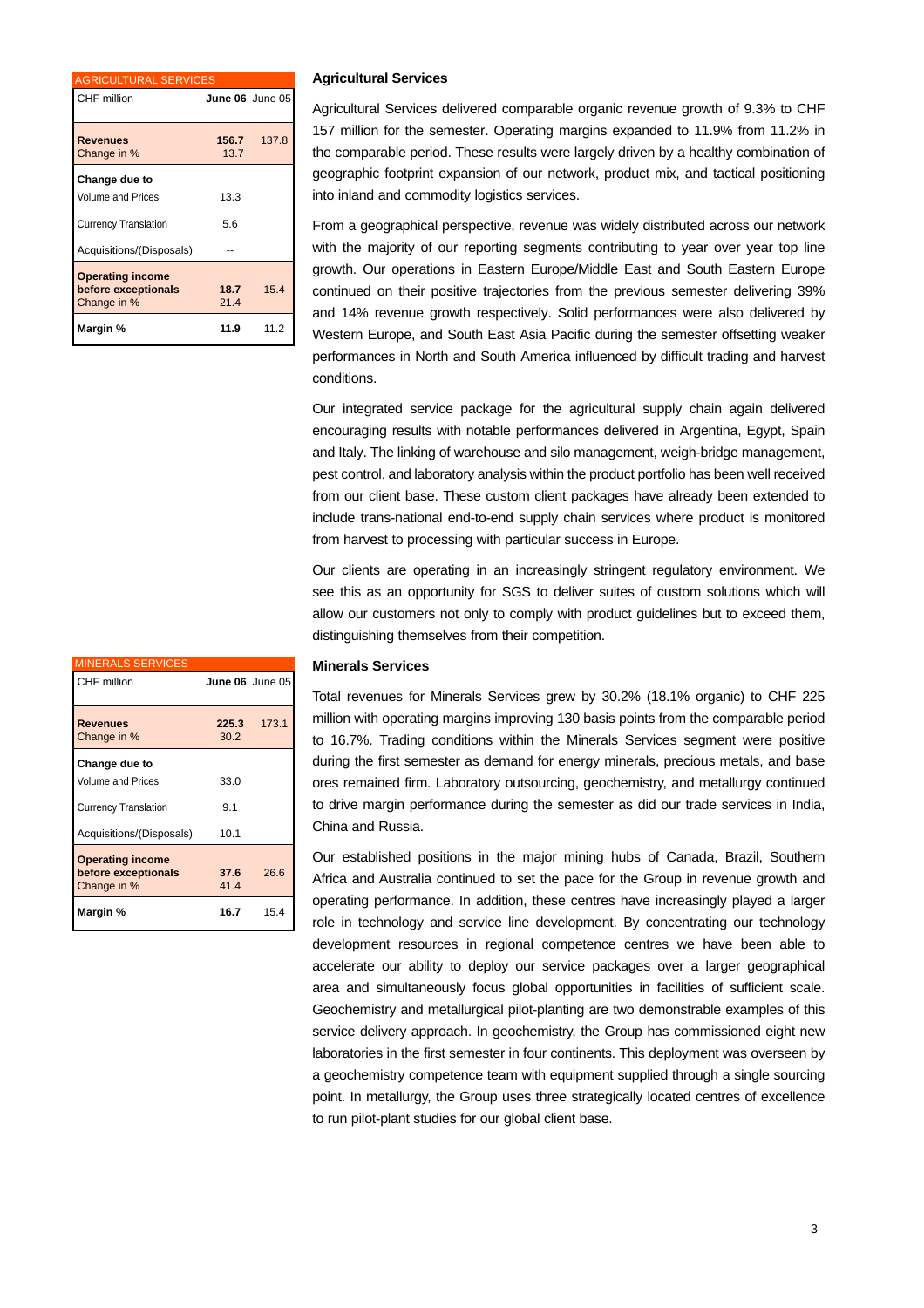| OIL, GAS & CHEMICALS SERVICES                                 |              |                 |
|---------------------------------------------------------------|--------------|-----------------|
| CHF million                                                   |              | June 06 June 05 |
|                                                               |              |                 |
| <b>Revenues</b>                                               | 374.3        | 305.8           |
| Change in %                                                   | 22.4         |                 |
| Change due to                                                 |              |                 |
| <b>Volume and Prices</b>                                      | 42.5         |                 |
| <b>Currency Translation</b>                                   | 11.3         |                 |
| Acquisitions/(Disposals)                                      | 14.7         |                 |
| <b>Operating income</b><br>before exceptionals<br>Change in % | 51.9<br>30.7 | 39.7            |
| Margin %                                                      | 13.9         | 13.0            |

Demand for energy minerals, base ores, and precious metals are increasingly driving our client base to push exploration into new geographical areas such as the Former Soviet Union (FSU), China and Africa. It is our belief that the widening of our service offering with particular emphasis on process improvement technologies, in combination with our existing geographical reach puts us in a unique position to serve this market.

## **Oil, Gas & Chemicals Services**

In Oil, Gas & Chemicals Services (OGC), first semester revenue growth reached 22.4% (13.4% organic) with margins improving from 13% to 13.9% for the period. Refined petroleum markets remained tight on a global basis due to continued demand from South East Asia and China. In the USA, refining capacity shortfalls encouraged imports stimulating our cargo inspection and blending activity in the latter part of H1. New geographies entering the supply chain had a positive influence on several of our business activities such as cargo custody transfer inspection and testing at the principle trading hubs in Asia, Western Europe, Russia and the Middle East. Our liquefied natural gas (LNG) activities continued to grow strongly as high crude oil prices positively impacted alternative fuel resource demand. OGC grew well in the chemical sector despite high raw material prices putting pressure on our customers and the associated markets.

During the period the Oil, Gas and Chemicals business made two acquisitions. In the North Sea area, we strengthened our existing presence with the acquisition of Cotax AS in Norway providing analytical services to customers throughout the oil and gas producing sector. With the acquisition of Laroute SA, SGS has strengthened its position in cargo treatment services in Western Europe, Russia, the FSU, Caspian and Baltic regions. The group is now focusing on the global deployment of the acquired value-added service packages.

Plant and terminal operations and laboratory outsourcing continued to build upon prior period successes with important contract wins with petroleum market majors in France, the United States, Equatorial Guinea, and Australia. The Group continued to bring to market new technology innovations for our clients in the fields of analytical testing and field measurement with particular success in mercury detection and gas/oil ratio determination (GOR).

## **Life Science Services**

Life Science Services (LSS) revenues grew by 51.6% during the semester as the business added significant scale to continuing operations with acquisitions in the clinical research and quality control segments. Operating margins declined from 14.2% to 12.1% as the business absorbed restructuring costs associated with the acquisitions, dealt with the re-shaping of capacity utilization in our European clinical research activities in Belgium and France, and laboratory start up costs in Asia.

Quality control testing performed well during the semester with all laboratories in North America, and Europe exceeding revenue and operating performance expectations. Our operations in North America were significantly strengthened with the addition of Northview Biosciences which widened our testing portfolio to include medical device testing services. Organically driven network and capacity expansion continued within the segment with capacity added to our operations in Belgium to include the testing of bio-pharmaceuticals, and green field investments in Singapore, Shanghai, and Sri Lanka bringing the total number of QC laboratories to sixteen operating in twelve countries – the largest network of pharmaceutical QC-testing labs in the industry.

| LIFE SCIENCE SERVICES                                         |                 |      |
|---------------------------------------------------------------|-----------------|------|
| CHF million                                                   | June 06 June 05 |      |
|                                                               |                 |      |
| <b>Revenues</b>                                               | 94.0            | 62.0 |
| Change in %                                                   | 51.6            |      |
| Change due to                                                 |                 |      |
| <b>Volume and Prices</b>                                      | (1.1)           |      |
| <b>Currency Translation</b>                                   | 1.4             |      |
| Acquisitions/(Disposals)                                      | 31.7            |      |
| <b>Operating income</b><br>before exceptionals<br>Change in % | 11.4<br>29.5    | 8.8  |
| Margin %                                                      | 12.1            | 14.2 |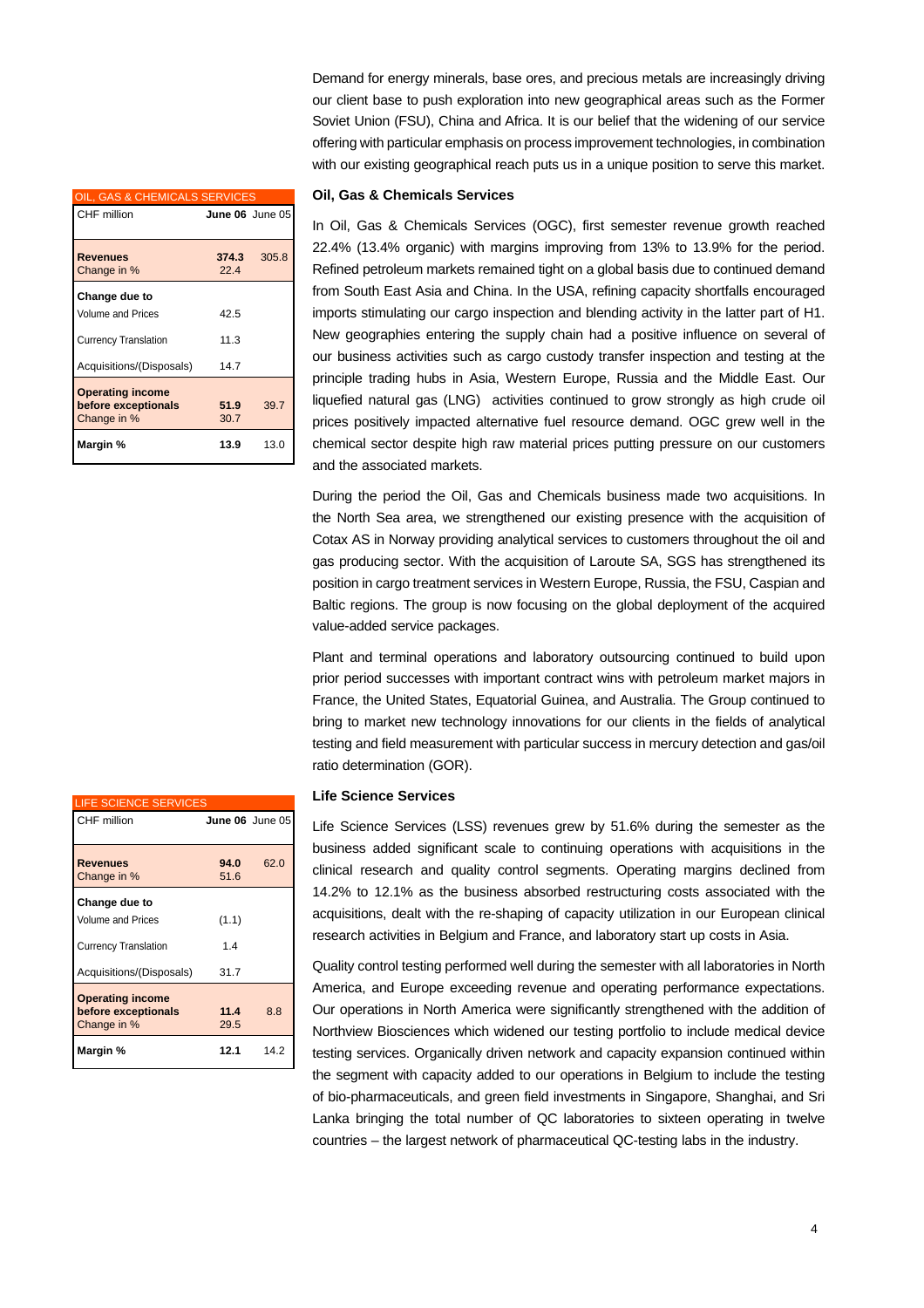Our start-up investments in Asia continue to incur costs related to unavoidable local accreditation and customer GMP audits diluting operating margins at present. This impact to short term performance does not lessen our belief in the market opportunities for these selected regions, and the group expects to move all of these assets into a profitable position within 2006.

In clinical research, the acquisition of aster.cephac in January transformed Life Science Services from a single clinic and lab operation (Belgium) to a multi-clinic/lab operator with one of the largest capacities in Europe for early stage clinical research trials and bioanalytical testing.

Much of the first semester has been dedicated to the integration of aster.cephac within the SGS operating framework, and the rationalization of SG&A activities within the clinical research sector. Customer acceptance has been encouraging with many in the two separate client portfolios beginning the process of cross-auditing the facilities. This is a key to optimal capacity utilization within the sector. The business expects improved performance in the second semester.

| <b>CONSUMER TESTING SERVICES</b>                              |                 |       |
|---------------------------------------------------------------|-----------------|-------|
| CHF million                                                   | June 06 June 05 |       |
| <b>Revenues</b><br>Change in %                                | 283.4<br>32.3   | 214.2 |
| Change due to<br>Volume and Prices                            | 60.3            |       |
| <b>Currency Translation</b>                                   | 8.9             |       |
| Acquisitions/(Disposals)                                      |                 |       |
| <b>Operating income</b><br>before exceptionals<br>Change in % | 64.6<br>39.2    | 46.4  |
| Margin %                                                      | 22.8            | 21.7  |

## **Consumer Testing Services**

With first semester revenue of CHF 283 million, the Consumer Testing Services (CTS) business grew organically 32.3% generating an operating margin of 22.8% versus 21.7% in the comparable period.

Comparable revenue growth was largely recognized in our laboratories in China, Hong Kong, East Asia, and South East Asia (up 38%) driven by orders obtained in Western Europe, Japan, and the United States, but increasingly augmented by local clients. Our operations in Europe had more modest growth (8%) with satisfactory margin performance overall.

One of the main drivers of top line growth during the semester has been in the restricted substance testing and services (RSTS) portion of the portfolio, principally in conjunction with the RoHS directive (Restriction of Hazardous Substances). The July compliance deadline of this directive has created a significant upswing in volume in our laboratories, especially in the electronics goods sectors. While this surge in demand is expected to moderate in the second semester, the testing matrices developed for compliance for this directive will have expanded applications across a large variety of product segments. The business expects that restricted substance testing to remain a principle driver of future growth across all four product categories.

Despite tighter European Union and United States restrictions on import quotas on textiles from China, the business managed to reinforce its position in the soft lines segment with significant client growth in Japan, Europe and the United States. This has led to increased testing volumes in our labs in China, India, Bangladesh, and Turkey with corresponding operating leverage benefits. Service packages in textiles testing continued to be developed, especially in comprehensive testing packages which incorporate chemical testing.

During the semester, capacity was added in the segment with particular focus in chemicals testing across the general network, electronics testing in Asia, and multi-lab facilities in Austral-Asia and the Middle East.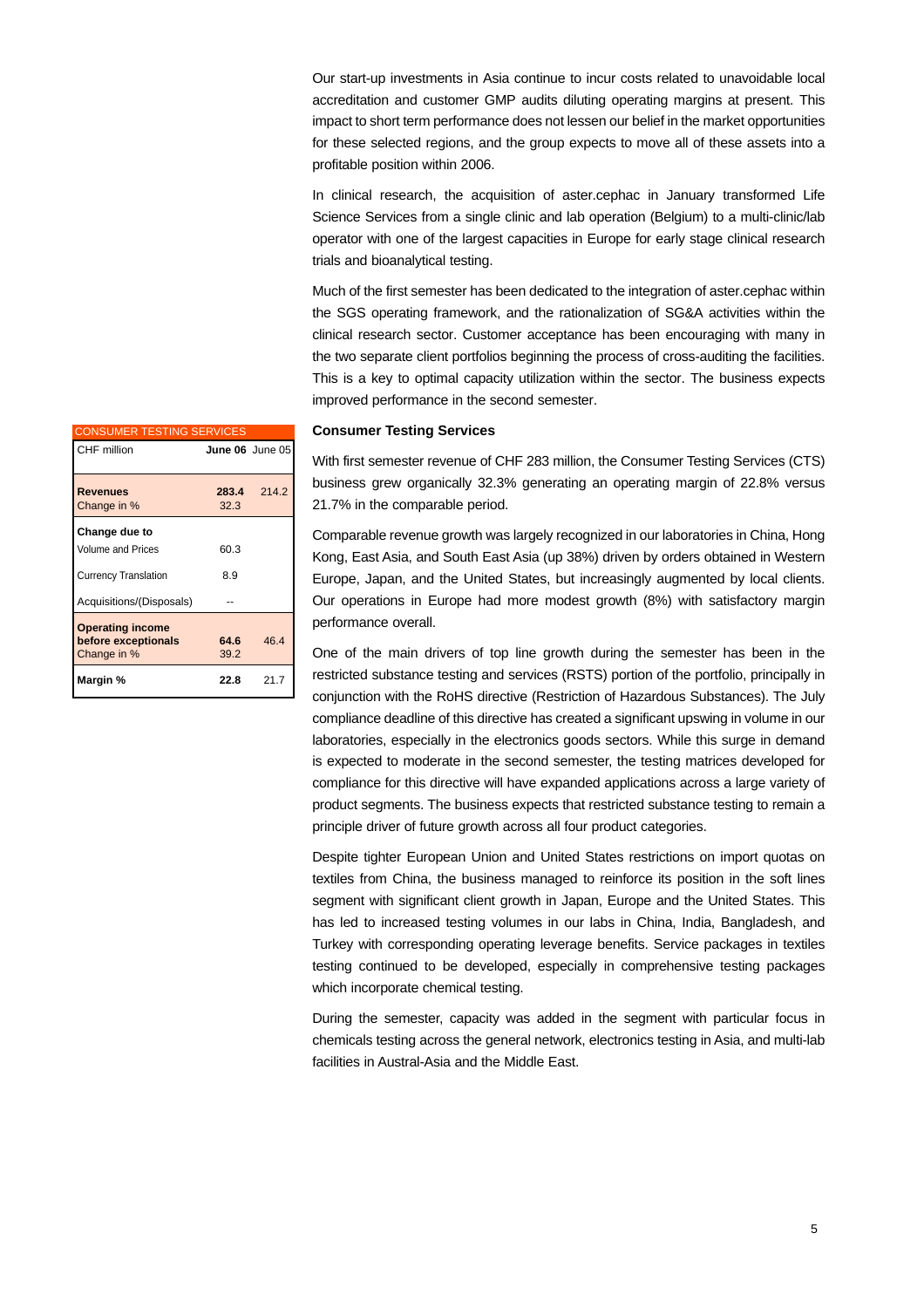| <b>SYSTEMS &amp; SERVICES CERTIFICATION</b>                                                          |                 |       |
|------------------------------------------------------------------------------------------------------|-----------------|-------|
| CHF million                                                                                          | June 06 June 05 |       |
| <b>Revenues</b><br>Change in %                                                                       | 151.4<br>19.2   | 127.0 |
| Change due to<br><b>Volume and Prices</b><br><b>Currency Translation</b><br>Acquisitions/(Disposals) | 20.5<br>3.9     |       |
| <b>Operating income</b><br>before exceptionals<br>Change in %                                        | 27.7<br>35.8    | 20.4  |
| Margin %                                                                                             | 18.3            | 16.1  |

#### **Systems & Services Certification**

Systems and Services Certification (SSC) delivered revenue of CHF 151 million for the semester, an increase of CHF24 million, or 19.2% over the comparable period.

Operating margins expanded to 18.3% from 16.1% as the business benefited from improved product mix, favourable geographical distribution, and service delivery efficiency gains. This performance was accomplished in a rapidly changing trading environment as traditional third party certification continued to give way to industry specific certification and customer driven audit programmes. While this transformation has been under way in Western Europe and North America since 2003, the emergence of these types of schemes in East Asia, Eastern Europe and South East Asia has begun to pick up pace.

Double digit growth (18%) was delivered in Europe driven by solid performances in Spain, France, Italy and the United Kingdom, principally driven by encouraging demand in customized audit solutions on behalf of large multinational enterprises and industry specific certification schemes such as TS 16949 (automotive), AS 9100 (aerospace), ISO13485 (medical devices), and ISO22000 (food security). Revenue growth in the Unites States (15%) fits a similar profile to the trend seen in Europe.

Trading conditions in Austral-Asian markets were in line with expectations with strong performances in Japan, Australia and Taiwan thanks to growth of new certification schemes. The increasingly competitive environment in China for traditional schemes (ISO 9001) has been confirmed during the semester. The semester trend indicates that China is migrating towards industry specific programmes as manufacturing and service industries mature in their role in the global supply chain.

The business continued the deployment of optimization programmes in back office execution, certificate management, and auditor utilization. The key to these efforts is the combination of standardized business practices and IT systems, resulting in 70% of global revenues now managed on a single information technology platform. The success of this initiative has led to pilots being run with our other business lines that have field audit operations.

## **Industrial Services**

The Industrial Services business delivered revenue growth of 14.7% for the period with operating income increasing to CHF 31.5 million. Operating margins were flat at 13.1% principally due to costs related to the restructuring of operations in North America, project mix and mobilization start up costs in Asia.

Industrial operations in Spain delivered a solid performance in the first semester posting comparable growth of 12.1% as increased statutory inspections augmented its strong position in construction services. The balance of our European operations in France, Germany and the Benelux performed well in maintenance related nondestructive testing, verification and inspection services with positive progress in the Group's entry into the wind power sector with several project wins in Germany and Holland.

Promising growth in the sector continued to come from our start up operations in South East Europe (16%) in progress monitoring of projects in the power industry, Africa (50%) in project supervision and NDT work in support of the petroleum industry, and Eastern Europe Middle East in asset integrity and risk based inspection activities. In addition, the group is seeing positive developments in China (52%) in supply chain services, and India (31%) in infrastructure related inspection and site supervision projects.

| <b>INDUSTRIAL SERVICES</b>                                    |                 |       |
|---------------------------------------------------------------|-----------------|-------|
| CHF million                                                   | June 06 June 05 |       |
| <b>Revenues</b><br>Change in %                                | 240.2<br>147    | 209.4 |
| Change due to                                                 |                 |       |
| <b>Volume and Prices</b><br><b>Currency Translation</b>       | 24.7<br>5.1     |       |
| Acquisitions/(Disposals)                                      | 1.0             |       |
| <b>Operating income</b><br>before exceptionals<br>Change in % | 31.5<br>14.5    | 27.5  |
| Margin %                                                      | 13.1            | 13.1  |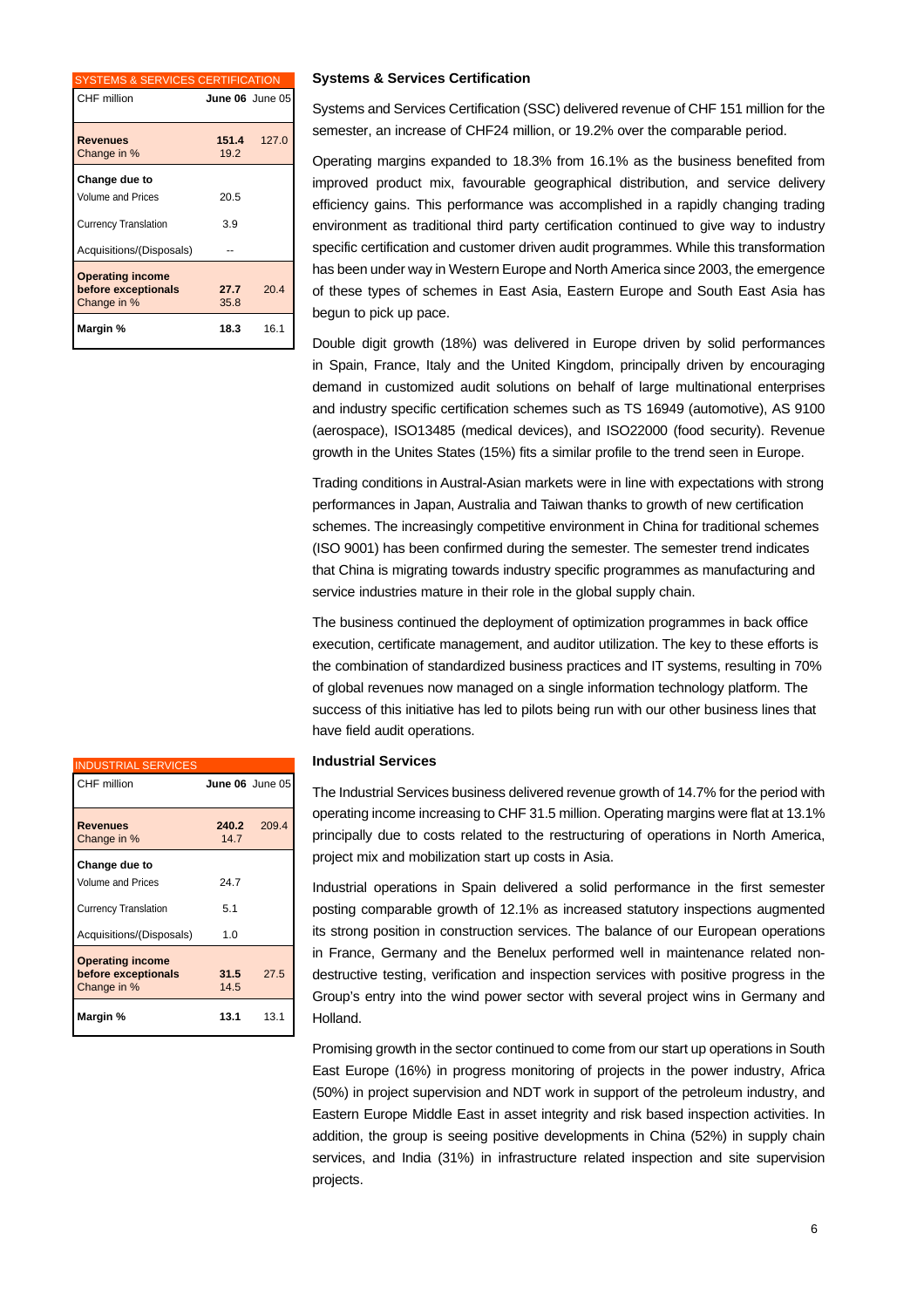The Industrial Services business put a significant effort in improving its product offering in the supply chain services sector. The business is positioning itself in order to serve the market in large scale public infrastructure projects coming on stream in Asia, energy infrastructure (Russia, Africa, Middle East), and alternative energy.

Vendor surveillance, project monitoring and high value equipment certification are services that are forecasted to have increased demand from Engineering/Procurement/ Construction (EPC) contractors, insurers and lenders in support of these projects.

| <b>ENVIRONMENTAL SERVICES</b>                                 |               |                 |
|---------------------------------------------------------------|---------------|-----------------|
| CHF million                                                   |               | June 06 June 05 |
| <b>Revenues</b><br>Change in %                                | 125.0<br>12.7 | 110.9           |
| Change due to<br>Volume and Prices                            | 7.8           |                 |
| <b>Currency Translation</b>                                   | 2.7           |                 |
| Acquisitions/(Disposals)                                      | 3.6           |                 |
| <b>Operating income</b><br>before exceptionals<br>Change in % | 11.3<br>1.8   | 1111            |
| Margin %                                                      | 9.0           | 10.0            |

#### **Environmental Services**

The Environmental Services business delivered revenue growth of 12.7% (6.9% organic) despite difficult trading conditions in Central Europe during the 1<sup>st</sup> quarter due to unseasonably cold weather impacting laboratory volumes. Operating margins were held back at 9% due to volume shortfalls in Q1, and laboratory consolidation costs in Australia. The group expects margins to recover in the second semester.

In our mature markets of Europe and North America there were several notable achievements during the semester. Our environmental business in Spain grew (24.4%) in the comparable period on the back of successfully combining an environmental service package with its existing strong position in industrial construction supervision. Ultra-trace dioxin testing has shown significant momentum by using our centres of excellence laboratories in Belgium and the United States (Paradigm acquisition in 2005) to support our global client network. International sample volume to our mass flow organics laboratory in Germany has increased 41% over the comparable period.

In emerging markets, our strategy of combining environmental testing with our Minerals Services business has begun to bear fruits with particular success in Africa (up 74%) and Australia. The push into new and new markets demonstrated positive developments with strong revenue growth in India (77%), Pakistan and China doubling their level of business from the prior year, and first revenues being posted in South Africa, Greece and South Korea.

During the semester, the group announced the sale of its hygiene activities (Pink Healthcare Services) in Australia effective June 30. The group's decision to monetize this asset was reached after a comprehensive view of the business's position within our service portfolio, and our ability to further expand this type of business on a global scale. In the short term this transaction will be dilutive to environmental services continuing operations.

## **Automotive Services**

Automotive Services revenues increased 14.6% (3.3% organic) to CHF 111.5 million with operating margins increasing to 13.7%.

Our statutory vehicle inspection product portfolio performed well during the semester with several key objectives being reached. The group has completed the integration of prior period acquisitions with the resulting network solidifying our market leader position in France. Our data management contracts in the United States with the states of Virginia and New York met expectation and, after significant start up delay, our seven year contract with California was initiated. Our fixed site operations, combining safety and emission inspections, in Chile, Ivory Coast, and Ireland are on plan. Our six year contract with Transport of London Public Carriage Office has been recently expanded from inspection services for private hire vehicles to now include black cabs. Additional capacity construction is to begin immediately with incremental revenues expected in 2007.

| <b>AUTOMOTIVE SERVICES</b>                                    |                        |      |
|---------------------------------------------------------------|------------------------|------|
| CHF million                                                   | <b>June 06</b> June 05 |      |
| <b>Revenues</b><br>Change in %                                | 111.5<br>14.6          | 97.3 |
| Change due to                                                 |                        |      |
| <b>Volume and Prices</b>                                      | 3.3                    |      |
| <b>Currency Translation</b>                                   | 3.0                    |      |
| Acquisitions/(Disposals)                                      | 7.9                    |      |
| <b>Operating income</b><br>before exceptionals<br>Change in % | 15.3<br>15.9           | 13.2 |
| Margin %                                                      | 13.7                   | 13.6 |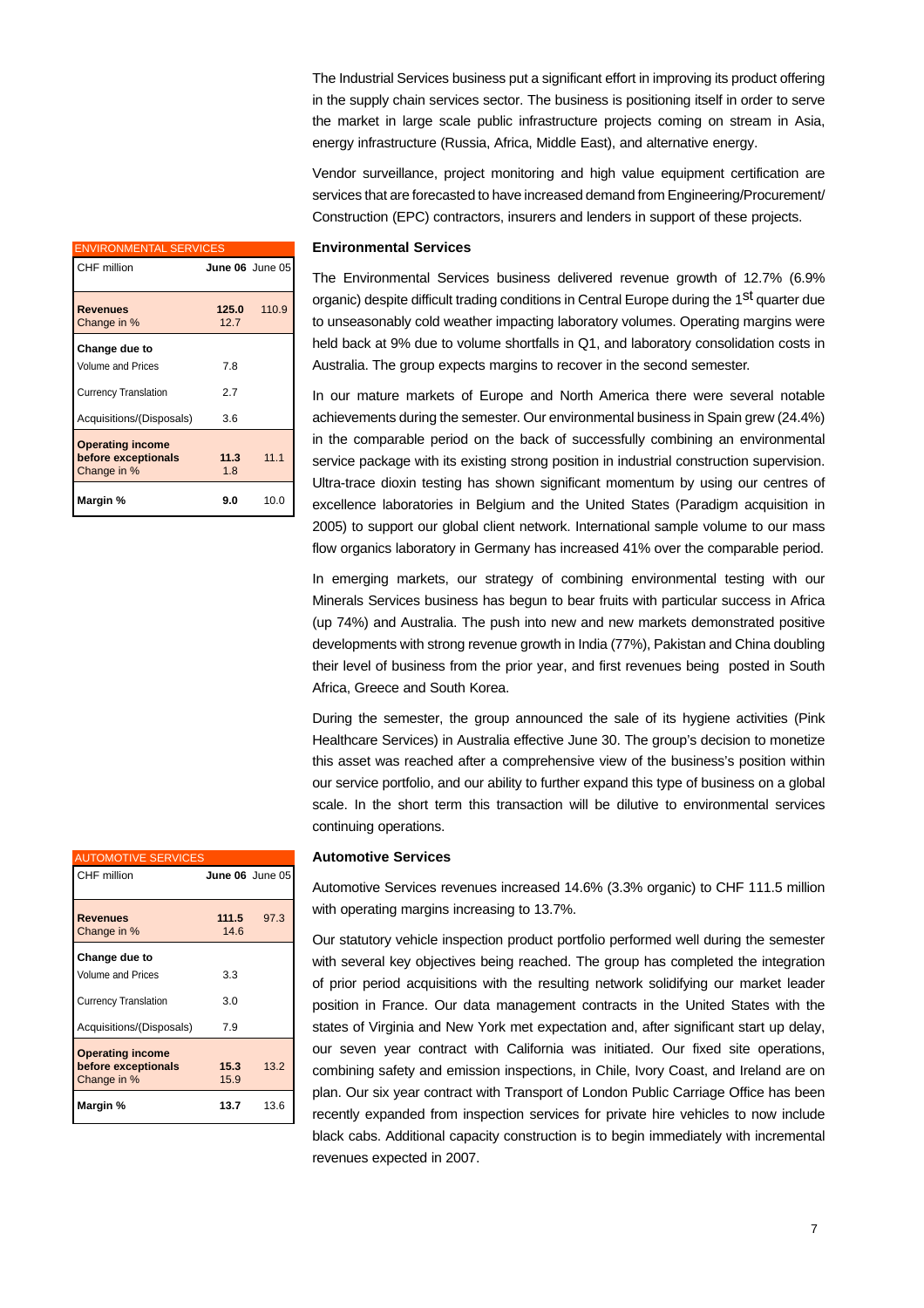Trading conditions in fleet and off-lease inspection services in the North American market remained difficult with the resulting decline in comparable revenues. Despite this, margins remained intact as the group flexed down its cost structure in conjunction with the revenue decline. The group expects this market to remain challenging for the foreseeable future. In Europe, commercial vehicle inspection remained stable with several promising opportunities secured with fleet management and rental car clients.

The business strategy of focusing its efforts on the statutory segment for recurring revenue and superior cash flow remains in force. Statutory vehicle inspection now represents in excess of 60% of the segment turn-over which is a fundamental shift from the product mix in 2003. With proven contract performance references utilizing fixed site safety and emission inspections, data management, and franchisee models we are uniquely positioned to provide tailored solutions to regulatory authorities. This menu model should be particularly attractive to first time adoption countries, and as such, the business has begun focusing its attentions on emerging markets.

## **Trade Assurance Services**

| <b>TRADE ASSURANCE SERVICES</b>                               |                 |       |
|---------------------------------------------------------------|-----------------|-------|
| CHF million                                                   | June 06 June 05 |       |
|                                                               |                 |       |
| <b>Revenues</b><br>Change in %                                | 83.3<br>(30.3)  | 119.5 |
| Change due to                                                 |                 |       |
| Volume and Prices                                             | (36.9)          |       |
| <b>Currency Translation</b>                                   | 0.7             |       |
| Acquisitions/(Disposals)                                      |                 |       |
| <b>Operating income</b><br>before exceptionals<br>Change in % | 11.4<br>(56.0)  | 25.9  |
| Margin %                                                      | 13.7            | 21.7  |

Comparable revenues in Trade Assurance Services (TAS) declined 30.3% due to the expected discontinuation of pre-shipment inspection contracts on behalf of Nigeria and Venezuela. Operating margins declined to 13.7% due to lost profits of discontinued contracts and start up costs incurred on new business initiatives. Non-PSI contracts continued to perform well, especially our TradeNet product, which is increasingly seen as an effective trade facilitation tool.

Despite the recent downturn, the business has been successful in new product launches and contract awards. Towards the end of the semester, our expanded contract with the customs authorities of Mexico was started. This four year contract is a combination of ValueNet services with physical verification at key border crossings. Destination inspection contracts, which include fixed scanner operations and valuation/ classification services, were begun in Nigeria, Cameroon and Madagascar. Product conformity assessment programs were implemented for Kenya and Saudi Arabia. Our forestry control schemes were renewed in Ghana and Democratic Republic of Congo.

Trade Assurance Services continued to reconfigure its product portfolio and restructure its network in order to adapt to the changing market landscape during the semester. As the traditional pre-shipment inspection product continued its descent the group has undergone a significant restructuring of its global inspection network while simultaneously reconfiguring back-office operations to accommodate new product schemes; principally destination inspection and valuation services. This exercise has seen the creation of global hubs for back-office service delivery, the establishment of regional hubs for valuation and document controls, and the implementation of a centrally hosted information technology platform all of which are designed to contribute to lower cost, globally harmonized service delivery operations.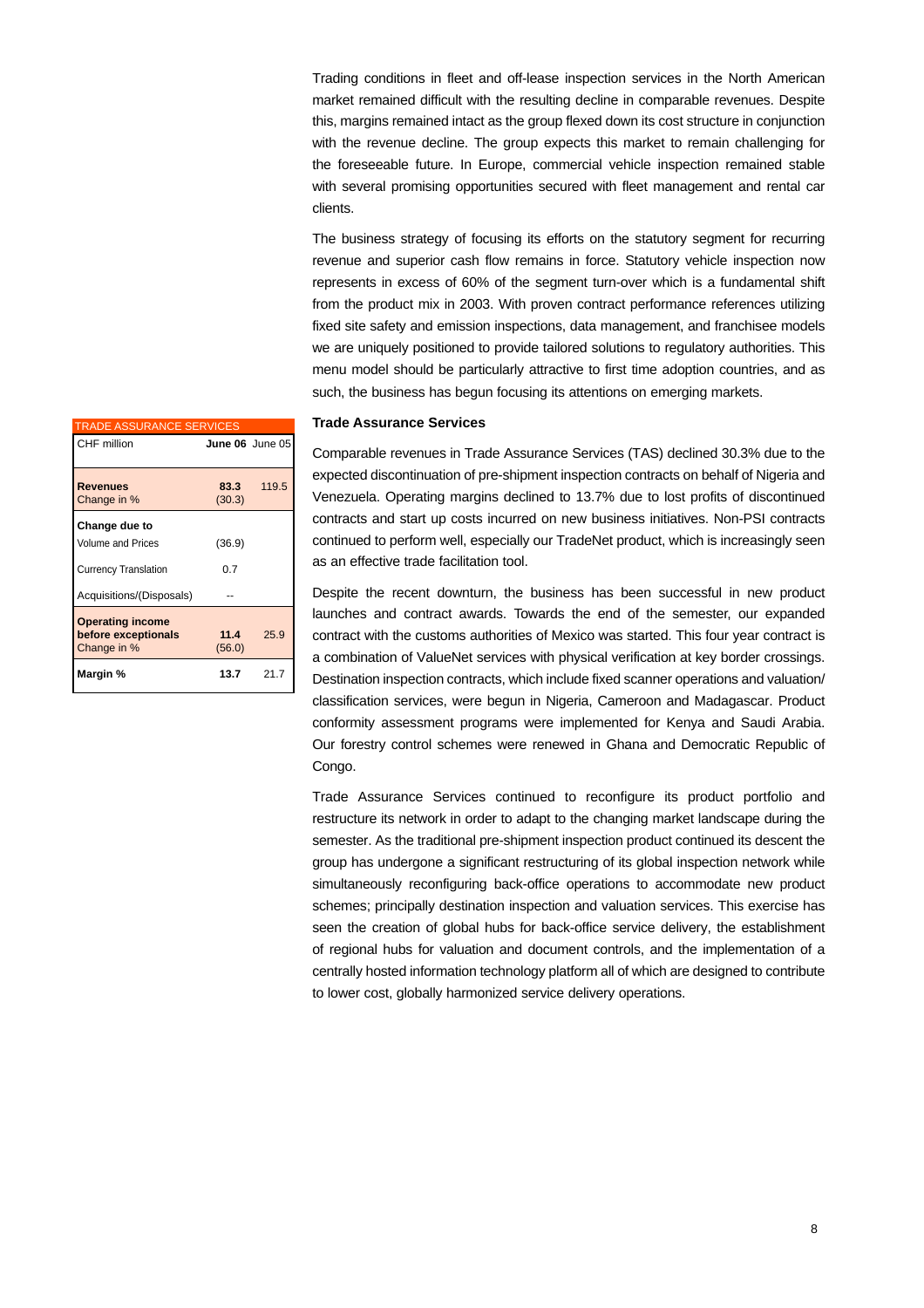| CONDENSED CONSOLIDATED INCOME STATEMENT                                                         |                         |                        |  |
|-------------------------------------------------------------------------------------------------|-------------------------|------------------------|--|
| CHF million                                                                                     | <b>June 06</b> June 05  | (1)                    |  |
| Revenue                                                                                         | 1845                    | 1 557                  |  |
| Personnel and sub-contracted costs<br>Depreciation and amortization<br>Other operating expenses | (1017)<br>(80)<br>(467) | (865)<br>(65)<br>(392) |  |
| Operating profit before exceptional items                                                       | 281                     | 235                    |  |
| <b>Exceptional items</b>                                                                        | 21                      |                        |  |
| <b>Operating income</b>                                                                         | 302                     | 235                    |  |
| <b>EBIT</b>                                                                                     | 302                     | 235                    |  |
| Financial income/(expense)                                                                      | (1)                     | 4                      |  |
| Profit before tax                                                                               | 301                     | 239                    |  |
| Taxes                                                                                           | (73)                    | (57)                   |  |
| <b>Profit for the period</b>                                                                    | 228                     | 182                    |  |
| Net profit attributable to:                                                                     |                         |                        |  |
| - Equity holders of SGS SA<br>- Minority interests                                              | 215<br>13               | 174<br>8               |  |
| Profit before recoveries on pre-2002<br>terminated contracts (net of tax) (2)                   | 215                     | 174                    |  |

(1) 2005 data has been amended to reflect the

adoption of IAS 19

(2) No recoveries in the period

| <b>CONDENSED CONSOLIDATED CASH FLOW</b>                                      |                 |            |
|------------------------------------------------------------------------------|-----------------|------------|
| CHF million                                                                  | June 06 June 05 | (1)        |
| Profit for the period                                                        | 215             | 174        |
| Adjustment for non cash items<br>(Increase)/decrease in net                  | 135             | 102        |
| working capital                                                              | (84)            | (81)       |
| Changes in other provisions                                                  |                 | (11)       |
| Taxes paid                                                                   | (52)            | (44)       |
| <b>Operating cash flow</b>                                                   | 214             | 140        |
| Net sale/(purchase) of fixed assets<br>Cash (paid)/received for acquisition/ | (104)           | (90)       |
| disposals                                                                    | (139)           | (19)       |
| Other from investing activities                                              | 1               | (1)        |
| <b>Cash flow from investing activities</b>                                   | (242)           | (110)      |
| Dividend paid to Equity holders                                              |                 |            |
| of SGS SA                                                                    | (236)           | (90)       |
| Dividend paid to Minority interests<br>Share capital refund                  | (3)<br>(147)    | (5)        |
| Movement on treasury shares<br>Increase/(decrease) in short                  | 46              |            |
| term loans                                                                   | 92              |            |
| Other from financing activities                                              | (5)             | 4          |
| <b>Cash flow from financing activities</b>                                   | (253)           | (91)       |
| Exchange differences on opening                                              |                 |            |
| balances<br>Translation differences on flows                                 | (5)             | 11<br>(36) |
| Increase/(decrease) in cash<br>and cash equivalents                          | (286)           | (86)       |

| CONDENSED CONSOLIDATED BALANCE SHEET    |         |         |
|-----------------------------------------|---------|---------|
| CHF million                             | June 06 | Dec. 05 |
| <b>Non-current assets</b>               |         |         |
| Land, building and equipment            | 603     | 586     |
| Goodwill and other                      |         |         |
| intangible assets                       | 596     | 429     |
| Other long-term assets                  | 200     | 225     |
| <b>Total non-current assets</b>         | 1399    | 1240    |
| <b>Current assets</b>                   |         |         |
| Trade accounts and notes<br>receivables | 710     | 713     |
| Cash and short term investments         | 245     | 531     |
| Other current assets                    | 382     | 281     |
| <b>Total current assets</b>             | 1 337   | 1525    |
|                                         |         |         |
| <b>Total assets</b>                     | 2736    | 2 7 6 5 |
| <b>Total equity</b>                     | 1 3 3 7 | 1475    |
| <b>Non-current liabilities</b>          |         |         |
| Loans and financial leases              | 9       | 7       |
| Provisions and other liabilities        | 371     | 418     |
| <b>Total non-current liabilities</b>    | 380     | 425     |
| <b>Current liabilities</b>              |         |         |
| Trade and other payables                | 346     | 329     |
| Other current liabilities               | 673     | 536     |
| <b>Total current liabilities</b>        | 1019    | 865     |
|                                         |         |         |
| <b>Total equity and liabilities</b>     | 2 7 3 6 | 2 7 6 5 |

## **Basis of Preparation**

The unaudited condensed consolidated interim financial statements have been prepared in accordance with International Financial Reporting Standards (IFRS) *IAS 34 Interim Financial Reporting* and should be read in conjunction with the consolidated financial statements of the Group for the year ended 31 December 2005.

| <b>CONDENSED STATEMENT OF RECOGNISED</b><br><b>INCOME AND EXPENSE</b> |                 |                |
|-----------------------------------------------------------------------|-----------------|----------------|
| CHF million                                                           | June 06 June 05 | (1)            |
| Actuarial gains and losses<br>Exchange differences                    | (29)            | (27)<br>31     |
| Net income recognised<br>directly in equity                           | (29)            | $\overline{4}$ |
| Profit for the period                                                 | 228             | 182            |
| <b>Total recognised income and</b><br>expense for the period          | 199             | 186            |
| Attributable to:                                                      |                 |                |
| Equity holders of SGS SA<br>Minority interests                        | 191<br>8        | 178<br>8       |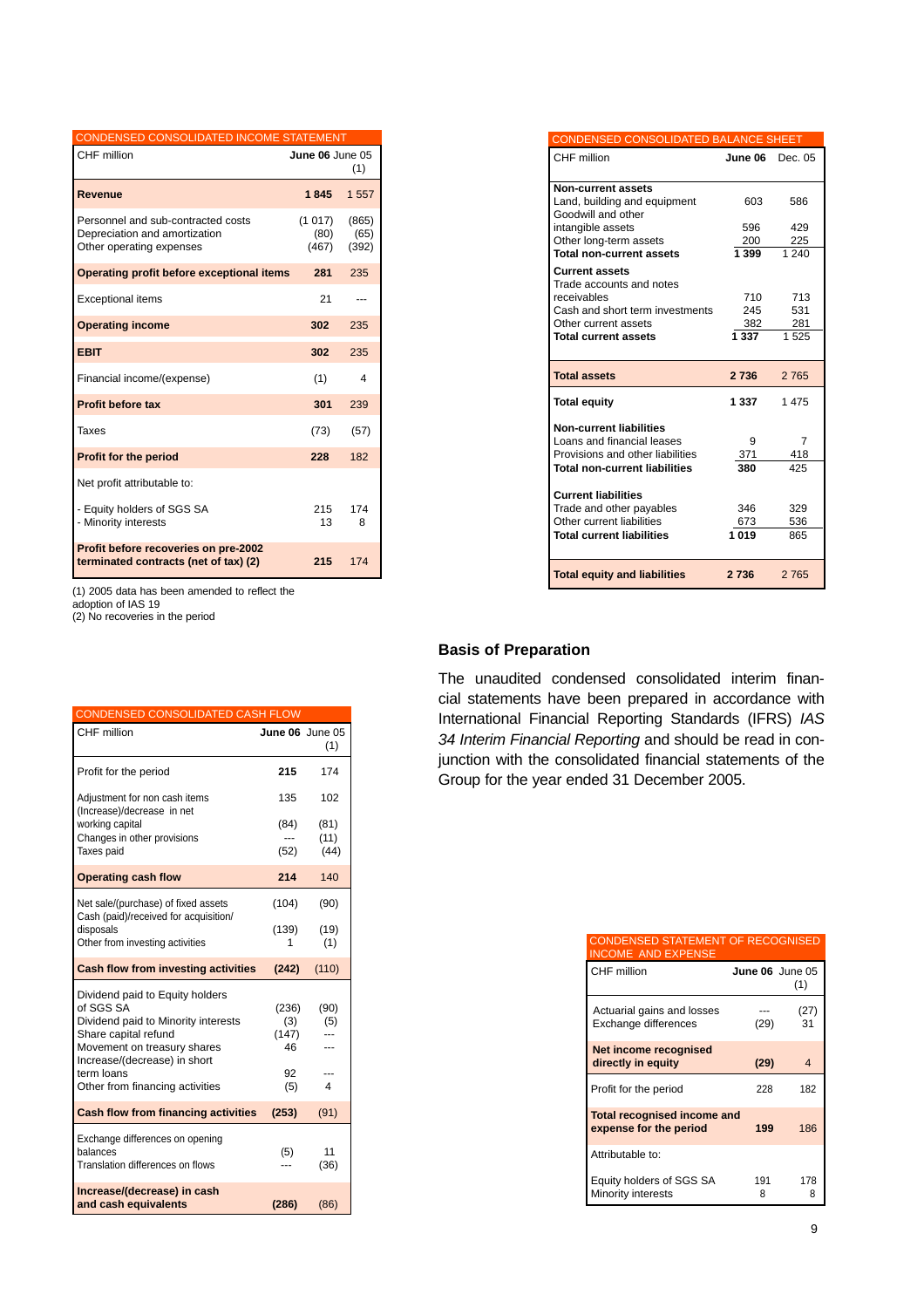## **Notes to the condensed consolidated interim financial statements**

## 1. Significant accounting policies

The condensed financial statements have been prepared in accordance with the accounting policies applied by the Group in its consolidated financial statements for the year ended 31 December 2005.

The Group decided during the second semester of 2005 to adopt, from 1 January 2005, the immediate recognition option under IAS 19. Under this option, the actuarial gains/losses from valuing the assets and liabilities of defined benefit plans at fair value at the balance sheet date are immediately recognised in the balance sheet with a corresponding movement in equity. The impact of this change on the June 2005 profit before tax and total equity amounts to CHF 6 million and CHF 27 million respectively. No actuarial gains and losses have been recognised during the six months ended 30 June 2006 as there were no material changes to the plans nor significant changes in the market conditions during the period.

The value of identifiable assets and liabilities acquired/(disposed) reflect best estimates at the end of the period.

## 2. Exceptional items

| <b>EXCEPTIONAL ITEMS</b>                                             |                 |     |
|----------------------------------------------------------------------|-----------------|-----|
| CHF million                                                          | June 06 June 05 | (1) |
| Operating income before exceptionals<br>items as reported by segment | 281             | 235 |
| Unallocated exceptional items:                                       |                 |     |
| Net gain on changes in Group's organisation                          | 36              |     |
| Legal and warranty claims                                            | (6)             |     |
| Restructuring                                                        | (9)             |     |
|                                                                      |                 |     |
| <b>Operating income</b>                                              | 302             | 235 |

## 3. Earnings per share

| <b>BASIC EARNINGS PER SHARE</b>                                  |         |                |
|------------------------------------------------------------------|---------|----------------|
|                                                                  | June 06 | June 05<br>(1) |
| Profit attributable to Equity holders<br>of SGS SA - CHF million | 215     | 174            |
| Weighted average number of shares                                | 7574    | 7 500          |
| Basic earnings per share - CHF                                   | 28.45   | 23.21          |

| <b>DILUTED EARNINGS PER SHARE</b>                                |                 |       |
|------------------------------------------------------------------|-----------------|-------|
|                                                                  | June 06 June 05 |       |
| Profit attributable to Equity holders<br>of SGS SA - CHF million | 215             | 174   |
| Diluted weighted average<br>number of shares                     | 7622            | 7 582 |
| Diluted earnings per share - CHF                                 | 28.27           | 22.96 |

Adjusted earnings per share are calculated based on the periods profit attributable to Equity holders less the net exceptional item reported in the period:

| <b>EARNINGS PER SHARE BEFORE EXCEPTIONALS</b>                                      |                 |       |  |
|------------------------------------------------------------------------------------|-----------------|-------|--|
|                                                                                    | June 06 June 05 | (1)   |  |
| Profit attributable to Equity holders<br>of SGS SA - CHF million                   | 215             | 174   |  |
| Exceptional items net of tax - CHF million                                         | (15)            |       |  |
| Profit attributable to Equity holders of SGS SA<br>before exceptionals CHF million | 195             | 174   |  |
| Adjusted basic earnings per share - CHF                                            | 26.48           | 23.21 |  |
| Adjusted diluted earnings per share - CHF                                          | 26.31           | 22.96 |  |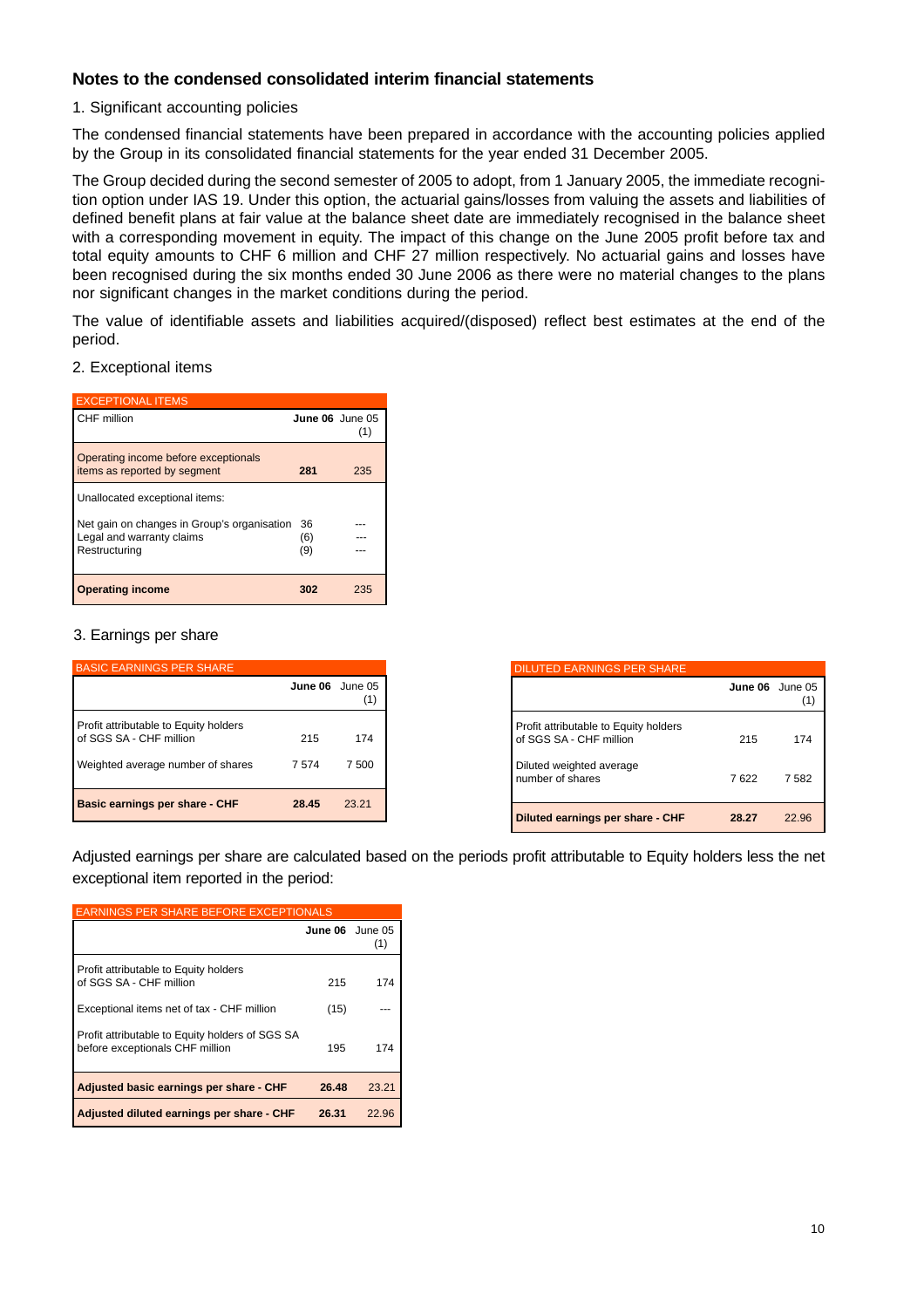## 4. Acquisition of subsidiaries

During the period, the Group completed the following acquisitions: 100% of aster.cephac, a full service provider of early clinical pharmacology trials and bioanalytical drug development services (effective 1 January 2006); 100% of Northview Biosciences, a life science laboratory services provider based in North America (effective 1 January 2006); 100% of Cotax, a Norwegian laboratory serving the oil and gas industry (effective 1 January 2006) and 100% of Laroute, a major provider of additives treatment services to the oil industry (effective 1 February 2006).

During the period, acquisitions contributed CHF 7 million to the Group operating income. Had the effective dates of all acquisitions been 1 January 2006, Group revenues would have been CHF 1 849 million for the period and Group operating income would have been CHF 303 million.

| <b>ACQUISITION OF SUBSIDIARIES</b>       |                                          |                            |                                                 |
|------------------------------------------|------------------------------------------|----------------------------|-------------------------------------------------|
| CHF million                              | carrying amount<br>before<br>combination | Fair value<br>adjustements | Amount recognised<br>at the acquisition<br>date |
| Tangible and intangible<br>assets        | 18                                       | 37                         | 55                                              |
| <b>Current assets</b>                    | 34                                       |                            | 34                                              |
| Cash and cash equivalent                 | 10                                       |                            | 10                                              |
| <b>Current liabilities</b>               | (28)                                     |                            | (28)                                            |
| Non-current liabilities                  | (2)                                      |                            | (2)                                             |
| <b>Net assets acquired</b>               | 32                                       | 37                         | 69                                              |
| Goodwill on acquisitions                 |                                          |                            | 131                                             |
| <b>Total purchase price</b>              |                                          |                            | 200                                             |
| Less cash & cash<br>equivalents acquired |                                          |                            | (10)                                            |
| Net cash outflow<br>on acquisitions      |                                          |                            | 190                                             |

#### STATEMENT OF CHANGE IN CONSOLIDATED EQUITY

| <b>CHF</b> million                              | <b>Attributable</b><br>to equity |                      |                        |
|-------------------------------------------------|----------------------------------|----------------------|------------------------|
|                                                 | holders of<br><b>SGS SA</b>      | Minority<br>interest | <b>Total</b><br>equity |
|                                                 |                                  |                      |                        |
| Balance as at<br>Jan. 1, 2005                   | 1 1 6 3                          | 26                   | 1 1 8 9                |
| Total recognised income                         |                                  |                      |                        |
| and expense for the period<br>Dividends paid    | 178<br>(90)                      | 8<br>(4)             | 186<br>(94)            |
| Share-based payments                            | 4                                |                      | 4                      |
|                                                 |                                  |                      |                        |
| <b>Balance as at</b><br>June 30, 2005 (amended) | 1 255                            | 30                   | 1 2 8 5                |
| Effect of change in<br>accounting standards (1) | 97                               |                      | 97                     |
| Balance as at June 30,<br>2005 as published     | 1 352                            | 30                   | 1 3 8 2                |
|                                                 |                                  |                      |                        |
| Balance as at<br>Jan. 1, 2006                   | 1 4 3 9                          | 36                   | 1 475                  |
| Total recognised income                         |                                  |                      |                        |
| and expense for the period                      | 191                              | 8                    | 199                    |
| Dividends paid                                  | (236)                            | (3)                  | (239)                  |
| Share capital reduction                         | (147)                            |                      | (147)                  |
| Share-based payments                            | 3                                |                      | 3                      |
| Movement on treasury<br>shares                  | 46                               |                      | 46                     |
| <b>Balance as at</b><br>June 30, 2006           | 1 2 9 6                          | 41                   | 1 3 3 7                |

| <b>EXCHANGE RATES</b> |            |     |                      |         |                                     |        |
|-----------------------|------------|-----|----------------------|---------|-------------------------------------|--------|
|                       |            |     | <b>Balance Sheet</b> |         | <b>Profit &amp; Loss</b><br>account |        |
|                       |            |     | End of period rates  |         | Average rates                       |        |
|                       |            |     | June 06              | Dec. 05 | 2006                                | 2005   |
| Australia             | AUD.       | 100 | 91.64                | 96.57   | 94.39                               | 92.96  |
| EU                    | <b>EUR</b> | 100 | 156.78               | 155.68  | 156.11                              | 154.65 |
| <b>Great Britain</b>  | GBP        | 100 | 226.09               | 226.97  | 227.21                              | 225.32 |
| <b>USA</b>            | <b>USD</b> | 100 | 123.31               | 131.56  | 127.05                              | 120.28 |